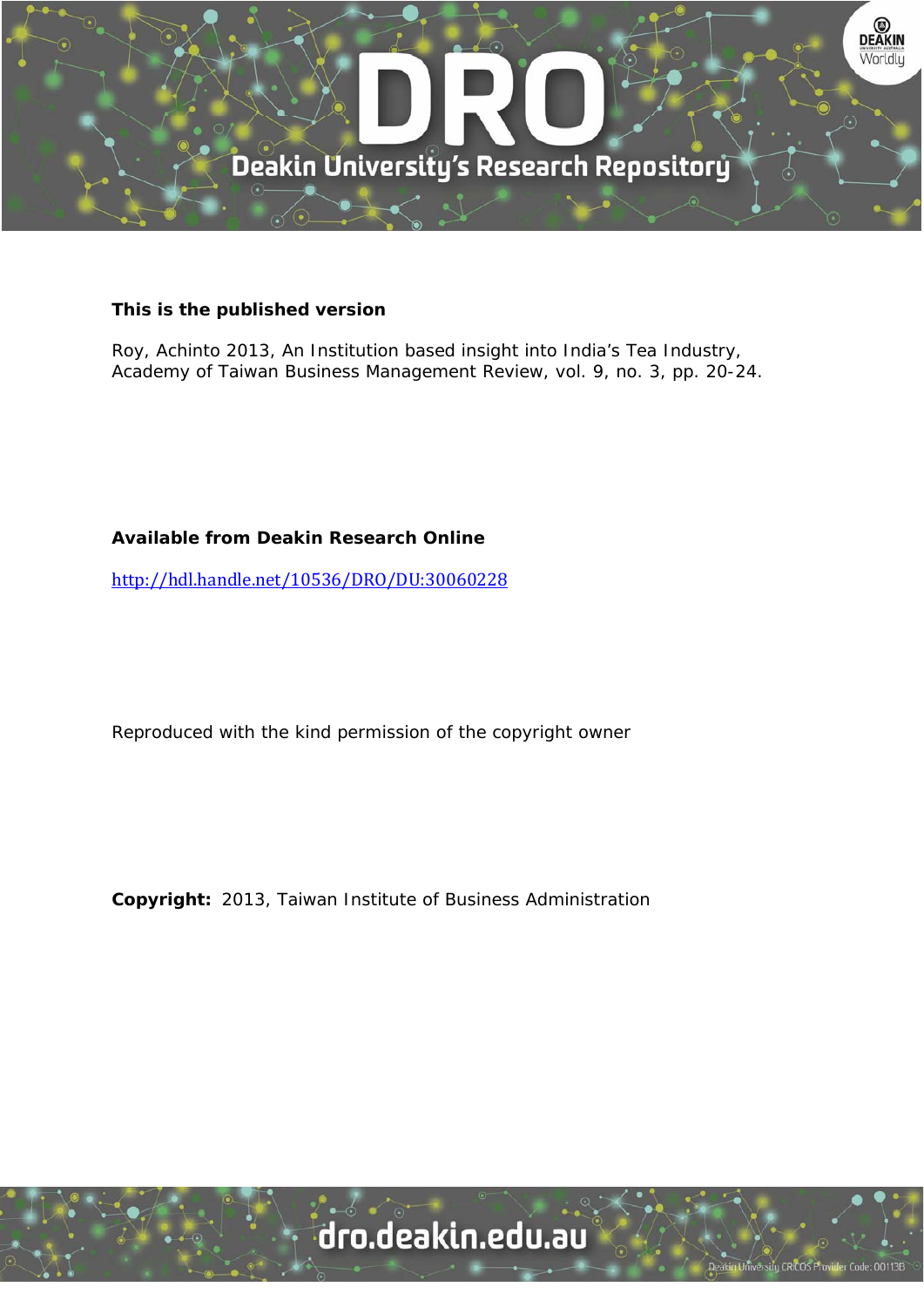# **An Institution Based Insight into India's Tea Industry**

Dr. Achinto Roy, Deakin University, Australia

# **ABSTRACT**

India is the world's largest consumer and producer of black tea and has been at the forefront of the global tea industry since the nineteenth century. This could not have happened without institutions playing a pioneering role in the creation, nurturing and growth of India's tea industry. This paper analyses India's 4 billion dollar tea industry and the institutional factors that helped shape it. The work is based on existing literature and field work undertaken by the author in the Eastern and Southern regions of India.

#### **INTROUCTION**

The strategy tripod comprising of the industry based (Porter, 1980), resource based (Barney, 1991) and institution based (Peng, 2003) views reveal, among others, the competitive dynamics operating within an industry. India's tea industry is a case in study of how one aspect of the strategy tripod namely the institutions (both formal and informal) have played a pivotal role in the development, sustenance and strategic positioning of this industry in a global context.Today, India is the world's largest consumer of tea consuming 25% of all global production1, the second largest producer of tea accounting for 30% of global tea production2 with a complete monopoly over internationally well-known premium teas such as 'Darjeeling' and 'Assam Orthodox'. The country is also the fourth largest exporter of tea after China, Kenya and Sri Lanka. This is as a consequence of a huge domestic market that pays higher prices for tea than export markets, thus making exports less attractive than the domestic market. India's tea industry is growing at a compounded annual growth rate (CAGR) of 15% per year3 and is likely to keep growing with over 1.4 million hectares of land under tea cultivation4 coupled with enthusiastic tea growers and a very supportive Tea Board of India (a government body established to assistthe industry). How did India's tea industry become what it is today and achieve all this? What are the factors that contributed to the creation and then growth of this industry in India? How is the industry poised for the future? These are the questions that this paper aims to answer in the sections that follow.

In course of seeking answers, one notices that formal institutions such as the government and its extended bodies have indeed played a pioneering role in the creation, nurture and growth of India's tea industry. This has happened both in British India and later in Independent India consistently over the years. Therefore, an institution based analysis has been adopted to understand the role played by peculiar institutional dynamics of each era that has helpedshaped the industry, its environment and the nature of competition.An institution based analysis of India's tea industry can be broadly divided into two periods of time in the industry's history, namely: the Raj era and the post-independence era. The Indian tea industry has its roots in the Raj era and has a rich history and tradition associated with it.

The first two parts of the paper traces how commercial cultivation of tea started in India followed by an explanation oftea the product and processes associated with it. The third section deals with the post-independence era, the role played by the Tea Board of India as a trade development and industry support body operating since 1954. The fourth section of the paper discusses the structure and performance of the global tea industry vis-à-vis India's tea industry followed by the last section of the paper that is based on field work in India done by the author to understand the challenges faced by the tea industry as a whole given that India is opening up to global competitive forces and how these are being addressed through formal institutional responses.

# **COMMERCIAL TEA CULTIVATION IN INDIA**

Sometime in 1823, tea plants were found growing in the wild in Assam, Eastern India5.Till this point in time, it was widely believed that tea grew only in China. With the discovery of tea in Assam, the British administration saw it as an opportunity to grow tea at a very low cost as compared to the price that Britain was paying to buy tea from China (Sharma, 2009). Assam was a part of British

 1 'Tea Industry likely to touch Rs. 33000 crores' at http://www.business-standard.com/india/news/tea-industry-likely-totouch-rs-33000-cr-turnover-by-2015/458912/-accessed on 29<sup>th</sup> July, 2012<br>http://www.worldteaexpo.com/index.php/2012-press-releases/345-tea-board-of-india-delegation-focuses-on-bolstering-

international-exports-at-upcoming-world-tea-expo-june-1-3- accessed on 2<sup>nd</sup> August, 2012<br><sup>3</sup> Tea Industry likely to touch Rs. 33000 cr' at http://www.business-standard.com/india/news/tea-industry-likely-to-touch-<br><sup>1</sup> Tea

accessed  $1<sup>st</sup>$  August, 2012

 $^{5}$ http://www.teaboard.gov.in/inner1.asp?param\_link\_id=110 accessed on 25<sup>th</sup> July, 2012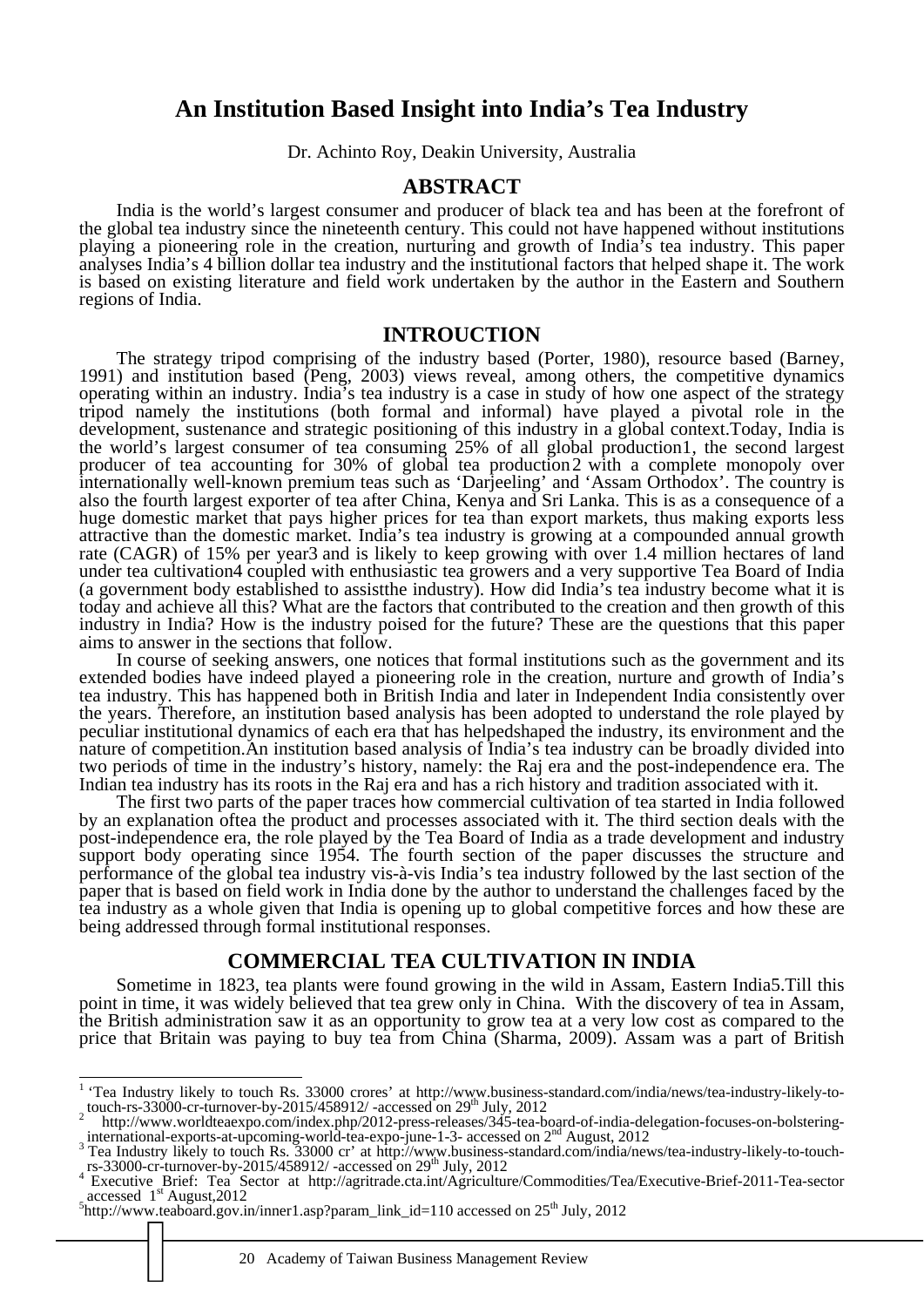controlled territory and the British administration decided to introduce commercial plantations in Assam to grow tea. However, it took a while for the British administration to actually plant tea on a commercial scale due to shortage of skilled labour for the purpose and partly due to their reliance on smuggled Chinese tea plant seeds, skilled labour and know-how (Sharma, 2009).

The first tea bushes were planted circa 1837 by British planters in Assam which later produced the first batch of Assam tea that was sent for public sale in Great Britain during 1838.6A combination of British administration's support for tea growing, eastern India's climatic conditions and the ingenuity of the tea planters created the first of many premium Indian teas such as the 'Darjeeling' and 'Assam Orthodox' during this period and led to the formation of a few hundred tea estates in the eastern and north-eastern region of the country. After the success of tea plantations in eastern India, the first commercially viable tea plantation was set up in the Nilgiri Hills of South India in 1854 followed by a number of tea plantations in South India. Later, tea was also planted in the Kangra region in North western India.

Thus, a new industry was born out of strong institutional support (in the form of the British administration's vision to grow tea in Assam and their actions in that direction in other parts of India). This in turn created a value chain of activities that involved planting, plucking, withering, fermenting, curing, processing, packing, transporting and auctioning of tea controlled by British companies that continued to operate even after India gained independence in 1947.

It is also during this period that tea drinking was promoted both in India and Great Britain by the nascent tea industry, highlighting the health benefits of consuming tea. Tea and coffee were perceived as exotic stimulants during the era of industrial revolution and became an ingrained part of society in the UK and Europe (Neilsen & Pritchard, 2009). The industry's 19th century promotional campaigns have left a permanent mark in the form of generations of tea drinkers in both countries that continue to provide a market for the industry even today.

### **INDIA TEA:THE PRODUCT**

All forms of tea in India start off as a green leaf from the plant Camellia Sinensis. The Indian version of the tea plant is called *Camellia Sinensis Assamica*.Tea leaves have to be hand- picked from the tea bush if one wants to ensure that the right buds and leaves are plucked. Once plucked, the process that is applied to the tea leaf creates the type of tea one wants. Largely three types of tea are processed and made depending on the level of fermentation, namely green tea (unfermented) oolong tea (semifermented) and black tea (fully fermented). Black tea can be processed either by a hand powered roller that withers and rolls tea leaves on a flat surface producing orthodox tea or a rotary van that curls, tears and crushes tea mechanically producing CTC (curl-tear-crush) tea. India is the world's largest producer of black tea comprising of both orthodox and CTC teas. Orthodox tea is more expensive to make and therefore a premium tea that emanates a rich aroma and colour when introduced to boiling water while machine processed CTC tea produces comparatively larger number of cups of tea.

Indian tea is also classified on the basis of the region where it is grown, namely Darjeeling tea, Assam Tea, Nilgiri Tea and Kangra Tea. Assam and Darjeeling Tea come from the eastern parts of India while Nilgiri tea comes from south India's Nilgiri Hills and Munnar while Kangra Tea comes from the Himalayan foothills of northwest India.

### **THE POST-INDEPENDENCE ERA**

After independence, the Indian government realised the export earning potential of the tea industry but its potential could not be realised by the government since the industry was largely in the hands of British companies and their managing agents (Neilsen & Pritchard, 2009). As a result, the government subjected the industry to heavy regulations whereby the state "exercised key control and coordination functions within these industries" that involved formulation of "policies to restructure the ownership and operations of plantations" (Neilsen & Pritchard, 2009: 213-214).

In recognition of the industry's importance to India's economy and in order to implement what the government of India felt was required to be done in national interest, the Tea Board of India was established in 1954 under an Act of Parliament. The Tea Board was established not only with a view to assist in policy formulation to restructure ownership and operation of plantations but also had the express purpose of extending marketing support;  $R \& D$ ; technical expertise and assistance to small growers including welfare schemes to protect tea plantation labour. Currently, the Tea Board comprises of 31 members drawn from parliamentarians, planters, tea companies, exporters and trade union representatives representing key stakeholders. It operates 17domestic plus 3 overseas offices7 to promote the business interests of India's tea industry which is estimated to be worth USD 4 billion.8

 $\frac{6}{7}$ http://www.teaboard.gov.in/inner1.asp?param\_link\_id=110 accessed on 25<sup>th</sup> July, 2012

Thttp://www.teaboard.gov.in/inner1.asp?param\_link\_id=110 accessed on  $25<sup>th</sup>$  July, 2012<br><sup>8</sup> The Indian tea industry is estimated to be worth Rs. 19500 crores i.e. approx. USD 4 billion- see story at 'Tea industry likely to touch Rs 33,000 cr' http://www.business-standard.com/india/news/tea-industry-likely-to-touch-rs-33000-cr-<br>turnover-by-2015/458912/ accessed on 29<sup>th</sup> July, 2012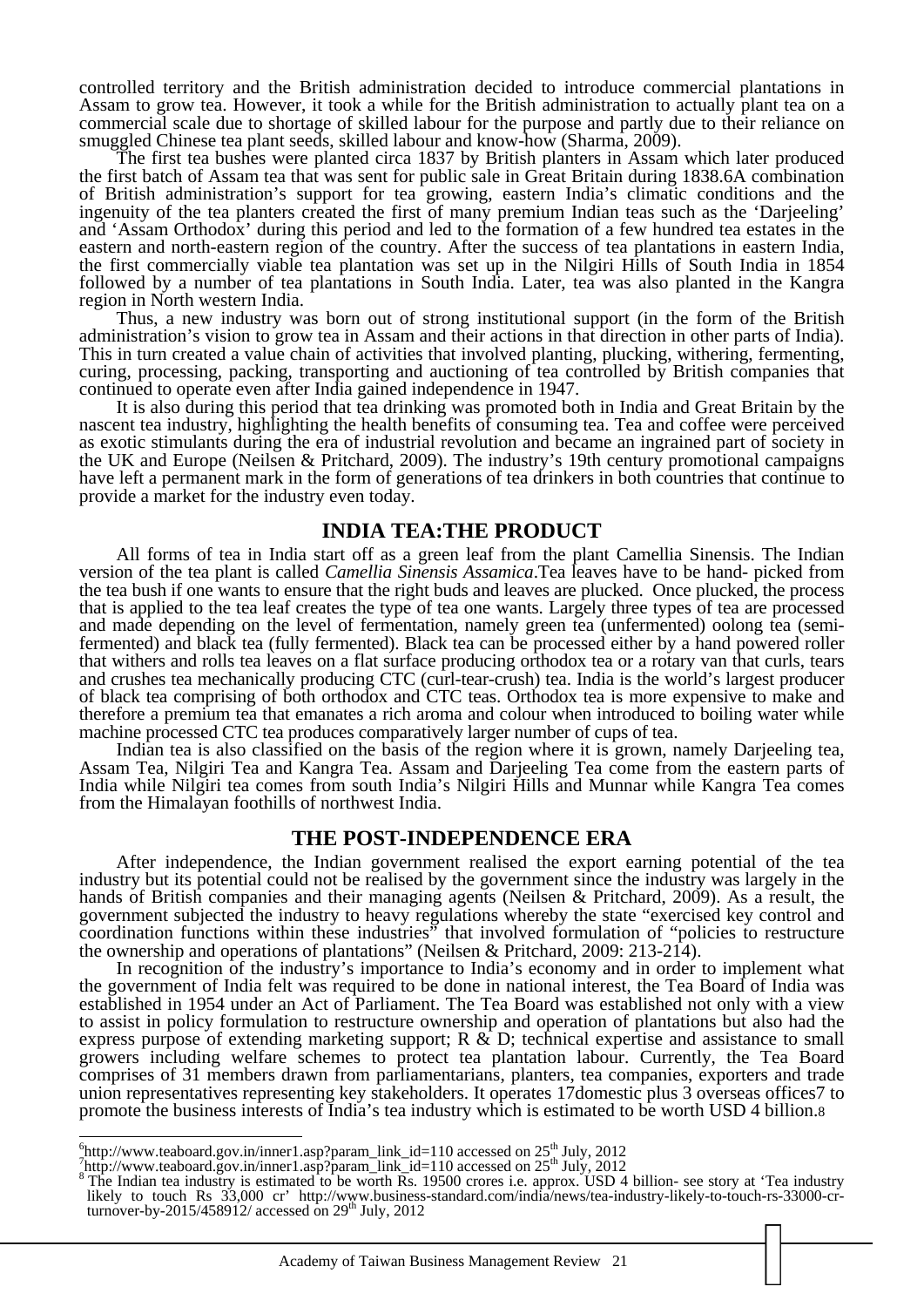In the post-independence era, the Tea Board of India initiated a number of measures to encourage a small grower sector in keeping with independent India's focus on small and medium enterprises as a priority area for the economy. Thesmall grower sector in the tea industry is thus a post-independence phenomena comprising of individual farmers who started tea cultivation either by choice or because of certain events in tea growing regions.

 Boriah (2011) has mentioned a few notable ones. For instance in Assam, the eastern part of India sometime during the early nineties, the plywood industry was closed down by legislation in order to protect the forests from exploitation. The erstwhile plywood factory owners and timber growers/ suppliers shifted to tea cultivation. Also around the same time Assam was experiencing a political situation that involved a group of young people who had engaged in armed rebellion (known as ULFA or United Liberation Front of Assam) against the government. Later, these people surrendered their arms (also known as SULFA- Surrendered United Liberation Front of Assam) through a process of negotiation and were provided with income opportunities by way of land, advice and support by the government to start growing tea. In Southern India's Nilgiri hills regionvillagers used to grow vegetables, especially potatoes in the lower and middle slopes of the hills. This led to a soil erosion problem. The villagers also suffered as a result of crop failure due to disease (experienced by potato farmers) and that affected their income. As a result, many of the vegetable growers found it difficult to meet ends and needed governmental support. The Tea Board helped out by providing advice, financial support on soft terms, free tea bushes and planting support to help these vegetable growers shift to tea cultivation. In West Dinajpur, Eastern India a number of pineapple growers shifted to tea production because tea offered a better cash incentive as compared to pineapples which yielded less money as compared to tea due to lack of appropriate transport access to big cities and processing facilities for pineapple.

Later the proliferation of small growers in both the eastern and southern regions of India led to the establishment of "bought leaf factories9" in near proximity to the growers. In 2011, India had approximately160000 small growers who accounted for 26% of India's tea production i.e. approx. 250 million kilos out of over 950 million kilos of total tea production (Boriah, 2011).

Between the two sectors (i.e. corporate and small grower), tea leaves are grown, plucked, processed by factories/ small scale units near the plantations, bulk packed, repackaged and auctioned within India. Typically, India's small grower sector is involved in planting, growing, plucking and selling loose tea leaves to "bought leaf" factories in their immediate vicinity while the corporate sector is involved in the entire value chain from planting to the final retail product i.e. packaged tea.

The corporate sector also exports a part of their production selling value-added products that command premium prices in overseas markets through marketing offices in almost every continent.10 India's corporate sector and its marketing operations are associated with well-known international brands such as 'Lipton', 'Unilever', 'Twinnings', 'PG Tips', 'Tata Tetley' and 'Elephant' to name a few.

Indian tea companies have also extended tea growing operations to other parts of the world such as Vietnam, Uganda, Kenya and Rwanda. In fact the world's largest producer of branded tea is McLeod Russell Ltd. of India with a total annual production of 100 million kilograms of black tea produced on its tea estates and factories in Eastern India, Vietnam, Uganda and Rwanda. 11The internationalisation and global expansion of operations by Indian companies may reflect the institutional constraints (whether perceived or real) that these companies face in India. As a consequence these companies seek international opportunities to access resources in order to overcome or compensate the deficiencies created by the institutional framework within their home country (similar to what is explained in Luo and Tung, 2007).

# **THE INDIAN TEA INDUSTRY IN THE GLOBAL CONTEXT**

Today, the country's tea estates are located mainly in the north-western, eastern and southern regions of the country. Around 74% of India's tea estates are in the hands of tea companies in the corporate sector while 26% is in the small grower sector (Boriah, 2011). Most of the tea estateowning companies have their origins in the pre-independence era as evident from names such as McLeod Russell, Brooke Bond, Warren Tea, Lipton, Hindustan Lever (Unilever India) and Goodricke although they are mostly Indian owned and/or publicly listed on Indian stock exchanges. The small grower sector that evolved in the post-independence era has blended in well within the industry.

India enjoys a global monopoly over the champagne of all teas, known as Darjeeling tea coveted by tea connoisseurs. The word "DARJEELING" serves as a logo and is copyrighted internationally including Australia, Canada, Russia, Egypt, Lebanon and practically all EU nations. All tea sold under the name 'DARJEELING' tea cannot be sold as such unless the tea has been grown on one of the 87

<sup>9&</sup>lt;br>Bought leaf factories refer to processing factories which buy the plucked green leaves from the growers by weight<br><sup>10</sup> For instance, Tata Global Beverages has offices in Australia, South Africa, USA, China, Pakistan, Pol

<sup>(</sup>see http://www.tataglobalbeverages.com/about-us/global-operations while McLeod Russell has offices in UAE and the UK.

<sup>&</sup>lt;sup>11</sup>http://www.mcleodrusselindia.com/about-us/our-history.aspx accessed on 31st July, 2012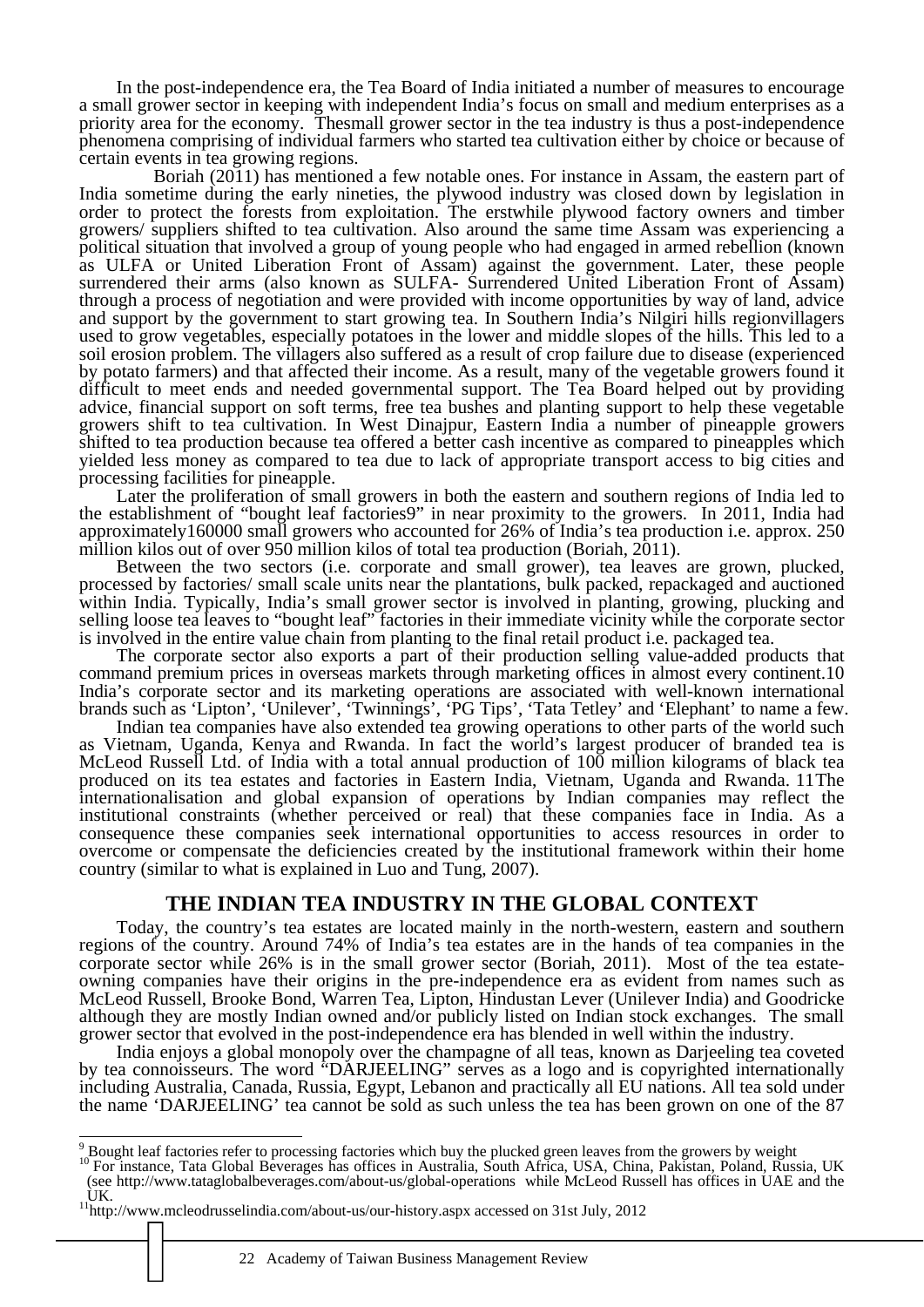tea estates within the district of Darjeeling, West Bengal and processed within that geographic area under license from the Tea Board of India.

According to Boriah (2011), for over a century (1895-2006) India was a world leader in tea production till it was relegated to second place by China because of a number of reasons. First, the Chinese tea industry substantially increased land acreage under tea cultivation within a short span of time during this century. Today, China's tea plantations comprise of 1.86 million hectares of land and equals to half of the land under global tea cultivation.12 In addition, China specialises in green tea which takes less time to process; and more popular as a drink known for its health benefits. China has also consolidated its small growers and merged them into larger combines to achieve economies of scale unlike any other major tea growing nation such as India, Sri Lanka or Kenya.

The global tea industry comprises of 36 tea producing nations out of which 6 countries account for 80% of global production.13 However, production and export is more prominently dominated by the 'big four' of the tea industry i.e. China, India, Kenya and Sri Lanka. The Executive Brief, 2011 for the global tea sector from Agritrade14 confirms that out of 3.9 million tonnes of total world tea production in 2010, China accounted for 1.4 million tonnes, India for 966403 tonnes followed by Kenya at 398500 tonnes and Sri Lanka at 329300 tonnes.15 Although, both China and India consume a large portion of their production within their home markets, both countries form a part of the 'big four' in global exports alongside Kenya and Sri Lanka who concentrate on exports as a consequence of smaller domestic markets (see table 1 below):

| <b>Table 1.</b> The Dig four in grobal lea exports (in immon Rg.) |         |        |        |        |        |
|-------------------------------------------------------------------|---------|--------|--------|--------|--------|
| <b>Country</b>                                                    | 2011(P) | 2010   | 2009   | 2008   | 2007   |
| Kenya                                                             | 421.27  | 441.02 | 342.48 | 383.44 | 343.70 |
| China                                                             | 322.58  | 302.53 | 302.95 | 296.94 | 289.43 |
| Sri Lanka                                                         | 301.27  | 298.59 | 279.84 | 298.82 | 294.25 |
| India                                                             | 192.87  | 222.02 | 197.90 | 203.12 | 178.75 |

**Table 1:** The Big four in global tea exports (in million kg)

Source: ITC supplement accessed at http://www.teaboard.gov.in.

#### **CHALLENGES AND THE FUTURE**

India's tea industry is poised for growth according to an estimate by the Associated Chambers of Commerce (ASSOCHAM), a respected Indian trade body.i It estimates that India's tea industry will achieve a turnover of USD 6.6 billion by 2015. In order to achieve growth along with sustainability, the Tea Board of India is assisting the industry with the following:

- **a)** Tea bushes in India's tea estates are old because no planned replanting was ever done. This is a major challenge for the industry. Usual quality production life span of a tea bush is approximately 100 years. In recent times efforts are being made through incentive schemes offered by the Tea Board to tea estates to help them replace old bushes. These are funded through a Special purpose fund which provides up to 70% of cost of replacement of bushes as 50% in the form of a soft loan with a moratorium of 5 years and 20 % in the form of a cash incentive paid up front (Boriah, 2011).
- **b)** India's tea industry unlike the ones in Sri Lanka and Kenya is likely to face serious shortages of skilled labour. In recent times, with the economic boom experienced in India, companies are experiencing a significant shortage of plantation labour as better opportunities are available in other sectors of the economy. Although, the Plantation Labour Act, 1951 (applies to any tea grower that employs 15 workers/operates on a plantation of 5 acres and above), makes it compulsory for employers to provide free accommodation on the plantation, free access to medical care, schooling for children and subsidised food, the shortages are growing (Boriah, 2011). In order to provide further incentives to attract and retain skilled labour on the plantations, many tea growers provide further incentives such as free food, alcohol and grants for certain purposes etc. In addition, the Tea Board of India has started schemes to educate workers and create specialist workers for the plantations who are provided with better skills, better access to health care, support for children's education, stipends for undertaking training and grants for certain purposes (Boriah, 2011).
- **c)** A major problem facing the tea industry worldwide is the use of pesticides in tea cultivation as tea bushes are susceptible to diseases. They require monitoring and extensive pesticide spraying

 $\overline{12}$ 

<sup>&</sup>lt;sup>12</sup> Executive Brief: Tea Sector at http://agritrade.cta.int/Agriculture/Commodities/Tea/Executive-Brief-2011-Tea-sector accessed 1<sup>st</sup> August,2012<br><sup>13</sup> Ibid.<br><sup>14</sup> Agritrade is a part of the Technical Centre for Agricultural and rural cooperation ACP-EU operating under the

<sup>&</sup>lt;sup>14</sup> Agritrade is a part of the Technical Centre for Agricultural and rural cooperation ACP-EU operating under the framework of the Cotonou Agreement between the ACP Group of States (Africa, the Caribbean and the Pacific)

Executive Brief: Tea Sector at http://agritrade.cta.int/Agriculture/Commodities/Tea/Executive-Brief-2011-Tea-sector

accessed 1<sup>st</sup> August,2012<br><sup>15</sup> The Indian tea industry is estimated to be worth Rs. 19500 crores i.e. approx. AUD 4 billion- see story at 'Tea industry<br><sup>15</sup> The Indian tea industry is estimated to be worth Rs. 19500 crore likely to touch Rs 33,000 cr' http://www.business-standard.com/india/news/tea-industry-likely-to-touch-rs-33000-crturnover-by-2015/458912/ accessed on  $29<sup>th</sup>$  July, 2012